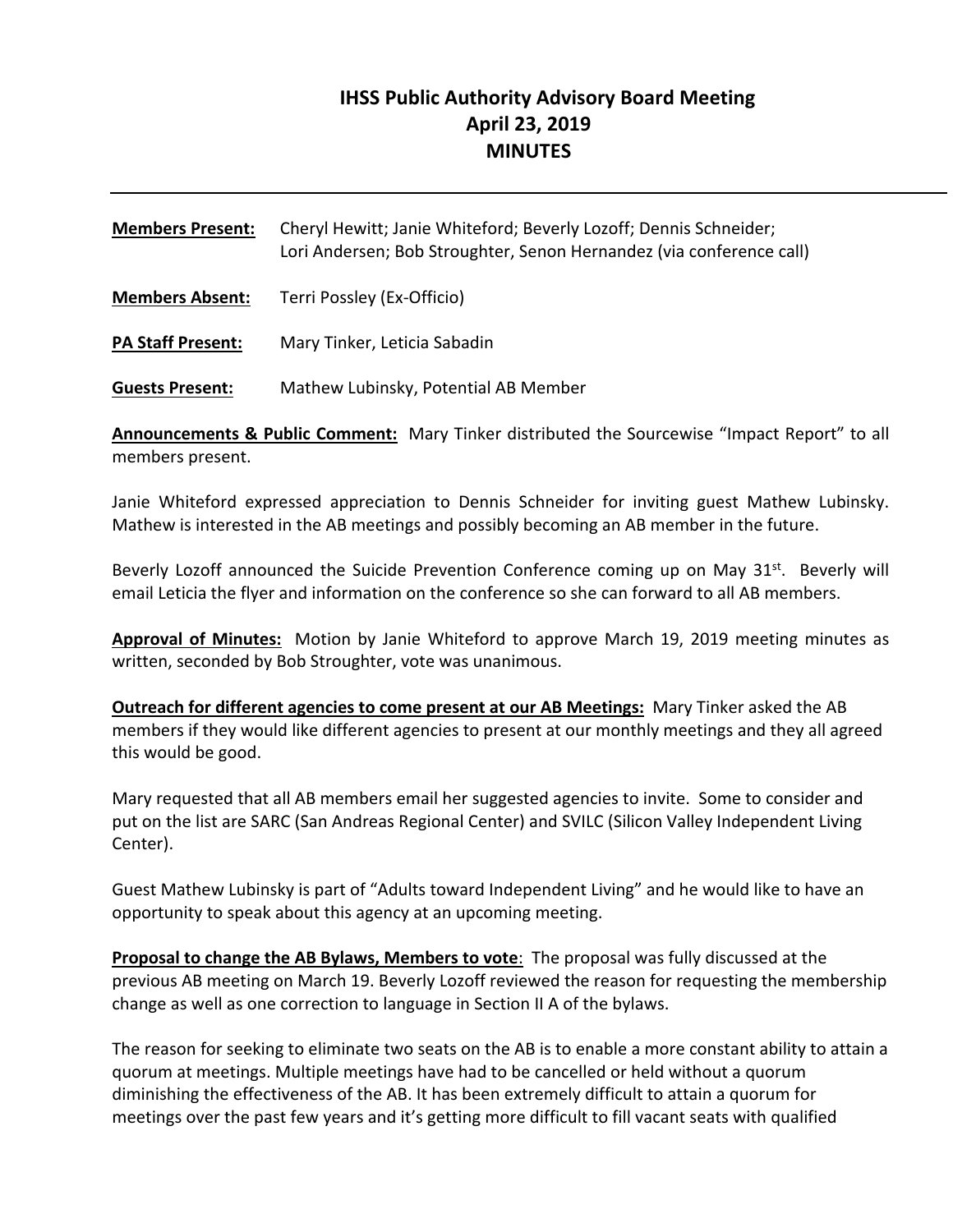individuals. The requested change would still maintain 51% consumers of IHSS or personal care assistance services as required by statute. Additionally, this has been done by other Public Authorities around the state for the same reasons, this is not unprecedented.

Motion by Janie Whiteford: "I move to amend the bylaws to reduce the number of Advisory Board members from 11 to 9; also to correct one statement in Section II A, by adding "personal care assistance services."

Motion seconded by Dennis Schneider, the motion passed with six aye votes and one no vote. (Cheryl Hewitt requested her no vote be included in the minutes as "strongly opposed")

For clarification*: The language correction will bring the bylaws into compliance with the statute and would now read: "No fewer than four (4) of the consumers must be current or recent consumers of County In‐Home Supportive Services or personal care assistance services".*

Further clarification: The proposal is to change from 11 members down to 9 and eliminate the Consumer Senior and Consumer Disabled seats; however this would still leave the board at 51% consumer membership/representation."

## **Meetings Report Back:**

**March 25, 2019**: Meeting with Robert Menicocci, Director of SCC Social Services Agency, Jim Ramoni, Director of Department of Aging and Adult Services, and Advisory Board members; Janie Whiteford, Lori Andersen, Dennis Schneider, and Beverly Lozoff

Members reported it was a productive meeting and they felt listened to. Jim and Bob realize what is going on in IHSS. They know there are many concerns and some inefficiencies needing to be addressed. Bob and Jim indicated the agency is working with an efficiency expert who is reviewing each of the DASS departments. They said that it has taken over a year for the efficiency report to be completed by the consultant but it only covers a small portion of the agency.

Janie said that the AB members expressed many concerns such as:

- telephone hold times
- insufficient clerical staff, haven't hired more in over 10 years
- Part-time, extra help is barely sufficient, not helping, need permanent full-time staff rather than extra help who learn the job then move on or time out of the job

Lori mentioned a big concern with Social Workers is they won't do admin duties due to union contract. Also the referred expedited applications or courtesy visits assessments are not happening even though it was agreed upon. Social workers from IHSS are not doing these. Jim stated he would address it and let the social workers know this is a must do.

## **March 29, 2019 (2) –** both meetings attendees were Lori Andersen, Janie Whiteford, Beverly Lozoff and Mary Tinker.

## **(1) Meeting with Supervisor Chavez:**

Supervisor Chavez was very interested and very receptive to the meeting. She took information that was provided and requested more. She requested a follow-up call on May 14<sup>th</sup> to continue this discussion.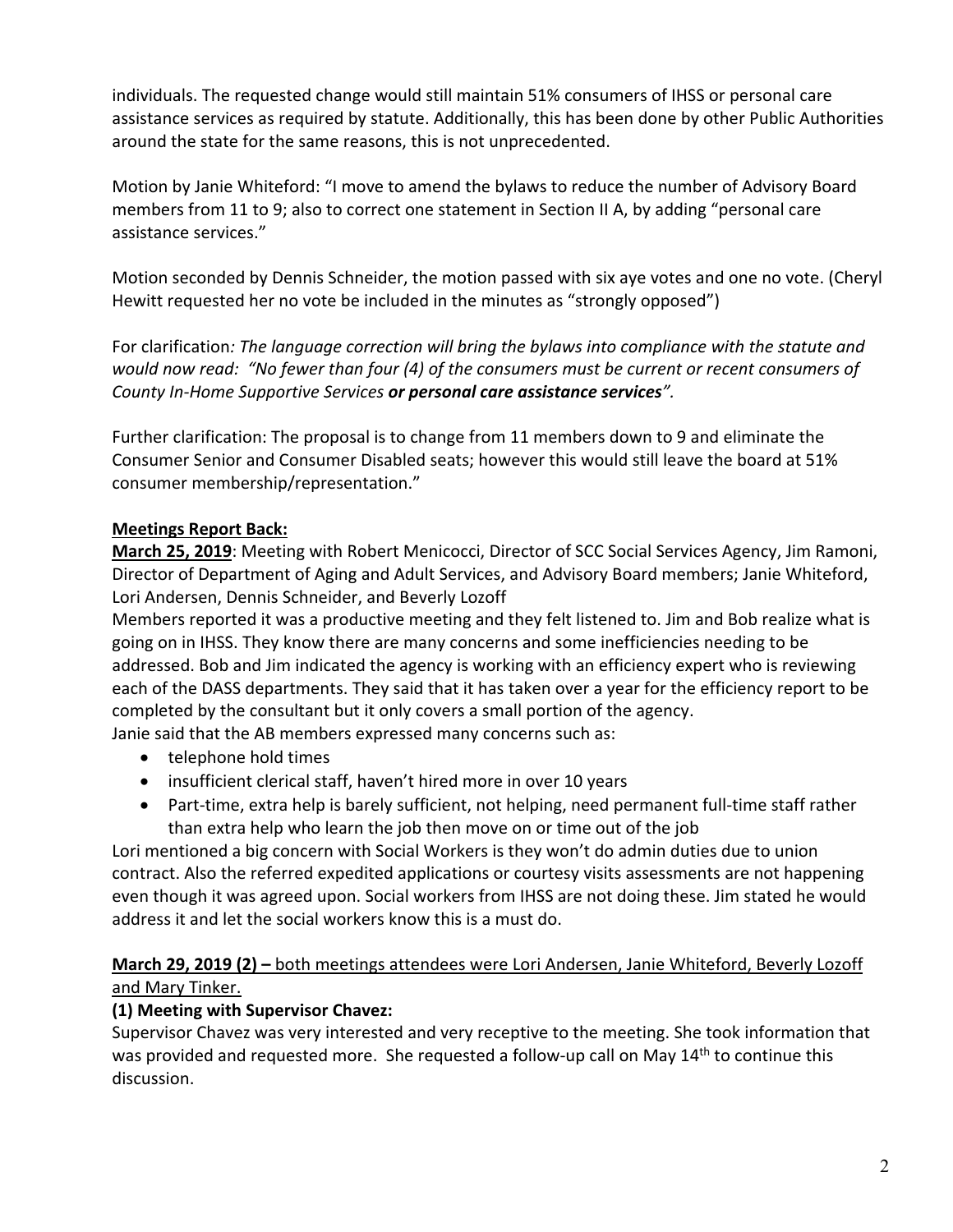Supervisor Chavez stated she would request an external audit to gather further information. She also suggested someone from the AB attend the May budget workshop on IHSS and speak, how much would it cost and what are the options.

Supervisor Chavez asked what the AB three highest priorities are.

- Clerical permanent positions not extra help
- Special expedited assessment team
- Expand PA Care Coaching

**(2) Meeting with staff aide‐Micaela Hellman‐Tincher** on behalf of Supervisor Simitian. Micaela was very attentive and took a lot of notes to take back to Supervisor Simitian.

The same priorities were discussed with Micaela as with Supervisor Chavez.

Janie Whiteford stated that so far they have met with 2 out of 5 Supervisors. She is still working diligently to get more meetings set up with Supervisors' Cortese, Wasserman and Ellenberg.

Mentioned that Supervisor Chavez and Micaela confirmed they are aware it's really hard to find qualified Social Workers.

The AB members learned from Supervisor Chavez that IHSS no longer requires a Social Work degree for social work positions, as long as someone has a bachelor's degree that's sufficient to work in the classification. Advisory Board members were of the opinion that the title of the position should be changed to Eligibility Workers since they are not qualified nor are they doing Social Work. It's setting up false expectations for the public, consumers and professionals.

Lori Andersen mentioned that Terri Possley stated, with regards to expedited applications, these need to fit under the CCI guidelines but IHSS is no longer working under CCI so this makes no sense. Further discussion and exploration needs to be done around this topic.

Janie Whiteford mentioned that the Public Authority Care Coaching program need additional funding, it's a growing program that needs attention and more care coordinators to assist IHSS consumers.

**CAPA Report:** CAPA met in Sacramento March 28th.

**Sick Leave Update:** The number of IPs using their sick leave continues to increase every month but still much lower than anticipated. Some speculate the claim rates will spike in May and June before the time is lost at the end of the fiscal year. As of March only 4.4% (1030) of IPs in Santa Clara County have claimed some sick pay hours, 895 have claimed all 8 hours.

**EVV:** CDSS held two public stakeholder meetings; the first covered the telephone timesheet option for EVV held on March 29<sup>th</sup> and the second covering EVV implementation strategy held April 5<sup>th</sup>. Information including the Power Point Presentations from both meetings can be obtained by going to www.cdss.ca.gov/inforesources/IHSS/EVV/StakeholderMeetings.

**Secure Choice Retirement Savings:**  Is from SB 1234 from 2016 to establish a retirement saving plan for low income workers. The state expects to permit people to start signing up this summer. There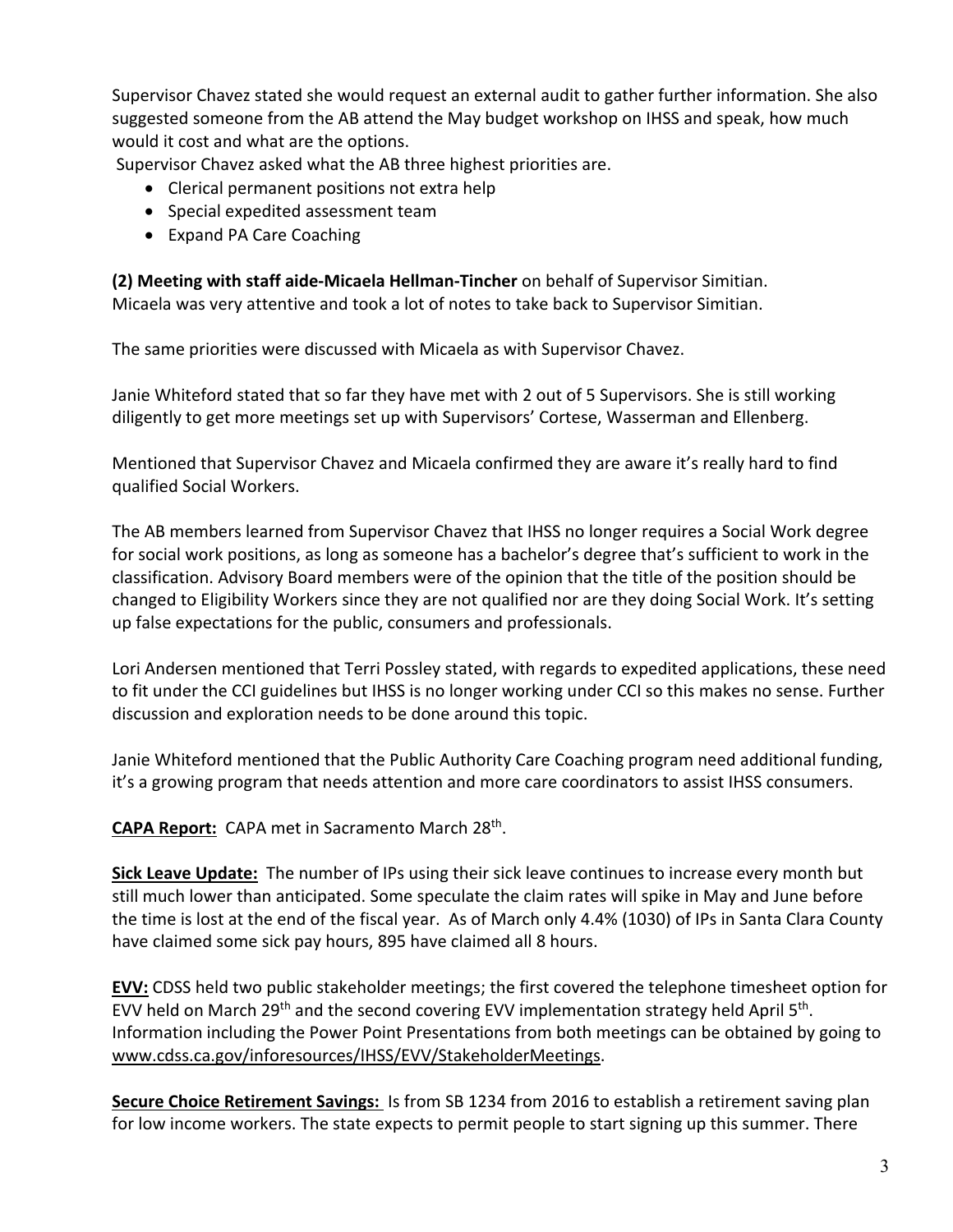have been concerns as to the legality of making this available to all IHSS providers so is being run through legal counsel at the state. Nothing further to report at this time.

**Master Plan on Aging:** Governor Newsom called for a "Master Plan on Aging." The Governor cites as his reason for prioritizing this that California's senior population will increase by 4 million over the next decade, and double in 25 years. The Governor has noted that the plan must address the existing patchworking and siloing of senior services, in addition to a nursing shortage, the social isolation seniors experience, and their transportation needs.

The Senate and the Assembly each have a proposal entitled the Master Plan on Aging. The Senate's version, **SB 228** by Senator Jackson, would require the Governor to appoint a Master Plan Director and establish an Aging Task Force. The task force would consist of 15 members, with the President pro Tempore of the Senate, the Speaker of the Assembly, and Governor each appointing 5 members to the task force. The bill would require the Director, with the assistance of the task force, to work with representatives from impacted state departments, stakeholders, and other agencies to identify the policies and priorities that need to be implemented in California to prepare for the aging of its population. The bill is scheduled to be heard in Senate Human Services Committee on April 22, and, as recently amended, has been more fully fleshed out to provide details surrounding with what the task force is tasked, and the stakeholders with whom they're required to work.

The Assembly's version, **AB 1382**, by Assembly Member Aguiar‐Curry scheduled to be heard in Assembly Aging and Long‐Term Care Committee on April 23, also called the Master Plan on Aging, takes a different tack. This bill instead would require the state to adopt a Master Plan for Aging, emphasizing workforce priorities. The bill would require the Master Plan for Aging to prioritize specified issues related to preparing and supporting the state's paid paraprofessionals and professionals, as well as unpaid family caregivers. These issues would include, but not be limited to, (1) establishing and scaling a universal home care worker category of jobs, including a career ladder and associated training, and (2) developing recommendations regarding the need for high-quality, affordable, and accessible respite services throughout the state for unpaid family caregivers.

There is a third bill, which, although not calling itself "The Master Plan on Aging," does have to do with a master plan on aging—however **this one is housing specific. SB 611** (Caballero) would establish the Master Plan for Aging Housing Task Force for purposes of making recommendations to the Legislature for legislation that will help increase the supply of affordable housing for older adults and reduce barriers to providing health care and social services to older adults in affordable housing. This bill is currently in the possession of Senate Housing Committee, where it is scheduled to be heard on April 22.

**Legislative Update:** The 2019 legislative session is now in full swing with only three weeks left for committees to meet policy deadlines for fiscal bills. Below, please find the list of some of the bills CAPA is currently tracking. Please note this list is subject to change:

### **AB 9 (Reyes): Employment discrimination: limitation of actions.**

Current law authorizes a person claiming to be aggrieved by an alleged unlawful practice in accordance with the California Fair Employment and Housing Act to file a complaint with the Department of Fair Employment and Housing within one year from the date upon which the unlawful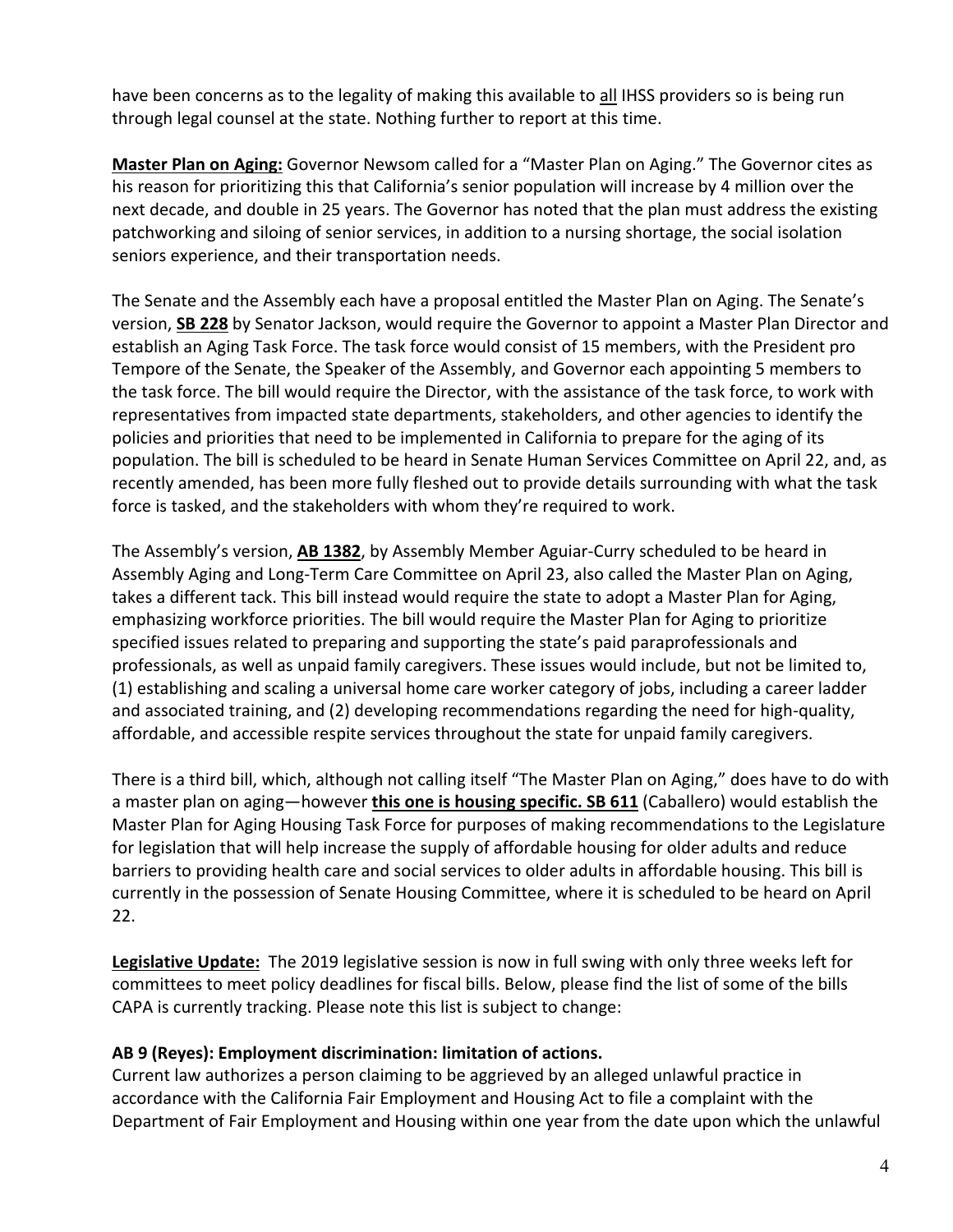practice occurred, unless otherwise specified. This bill would extend the above-described period to 3 years for complaints alleging employment discrimination, as specified. *This bill is on the Assembly Appropriations Committee Suspense File, where it will be taken up at the end of May. Recommended Position: Watch.* 

## **AB 23 (Burke): Workforce training programs.**

States the intent of the Legislature to enact legislation to incentivize systems that better facilitate communication and partnerships between businesses, labor advocates, and educational institutions for the purpose of creating tailored workforce training programs that both increase worker participation and further the attainment of increased skills. *This bill is currently in the possession of the Assembly Committee on Jobs, Economic Development, and the Economy where it is scheduled for hearing on April 23. Recommended Position: Watch*

## **AB 50 (Kalra): Medi‐Cal: Assisted Living Waiver Program.**

This bill would require the State Department of Health Care Services to submit, in 2019, to the federal Centers for Medicare and Medicaid Services a request for renewal a request for renewal of the Assisted Living Waiver program with specified amendments. The bill would require, as part of the amendments, the department to increase the number of participants in the program, in the 15 existing waiver counties, expansion of the program beyond those counties on a regional basis, and modification to the provider reimbursement tiers while also maintaining the program's budget neutral provisions. *This bill is currently in the possession of the Assembly Committee on Health. First hearing was postponed, and a new hearing has yet to be scheduled. Recommended Position: Support.* 

## **AB 196 (Gonzalez): Paid Family Leave.**

Current law establishes, within the state disability insurance program, a family temporary disability insurance program, also known as the paid family leave program, for the provision of wage replacement benefits to workers who take time off work to care for a seriously ill family member or to bond with a minor child within one year of birth or placement. This bill would state the Legislature's intent to enact legislation that would expand the paid family leave program in order to provide a 100% wage replacement benefit for workers earning \$100,000 or less annually. *This bill is currently in the possession of Assembly Insurance Committee, where it is scheduled to be heard on April 24. Recommended Position: Watch.*

## **AB 229 (Nazarian): In‐home supportive services: written content translation.**

Current law requires the State Department of Social Services to translate a specified notice of action into the four threshold languages of the public receiving in‐home supportive services. This bill would clarify that the department is required to provide translations of written content into the four threshold languages of providers of in‐home supportive services in California. The bill would permit the department to work with counties and the County Welfare Directors Association to repurpose existing, county‐produced translations of written content. *This bill is currently in the possession of the Assembly Appropriations Committee, where it has yet to be scheduled for hearing. This bill is cosponsored by CAPA, CWDA, and AFSCME-UDW.*

# **AB 249 (Choi): Public employers: employee organizations**.

Would prohibit a public employer from deterring or discouraging a public employee or an applicant to be a public employee from opting out of becoming or remaining a member of an employee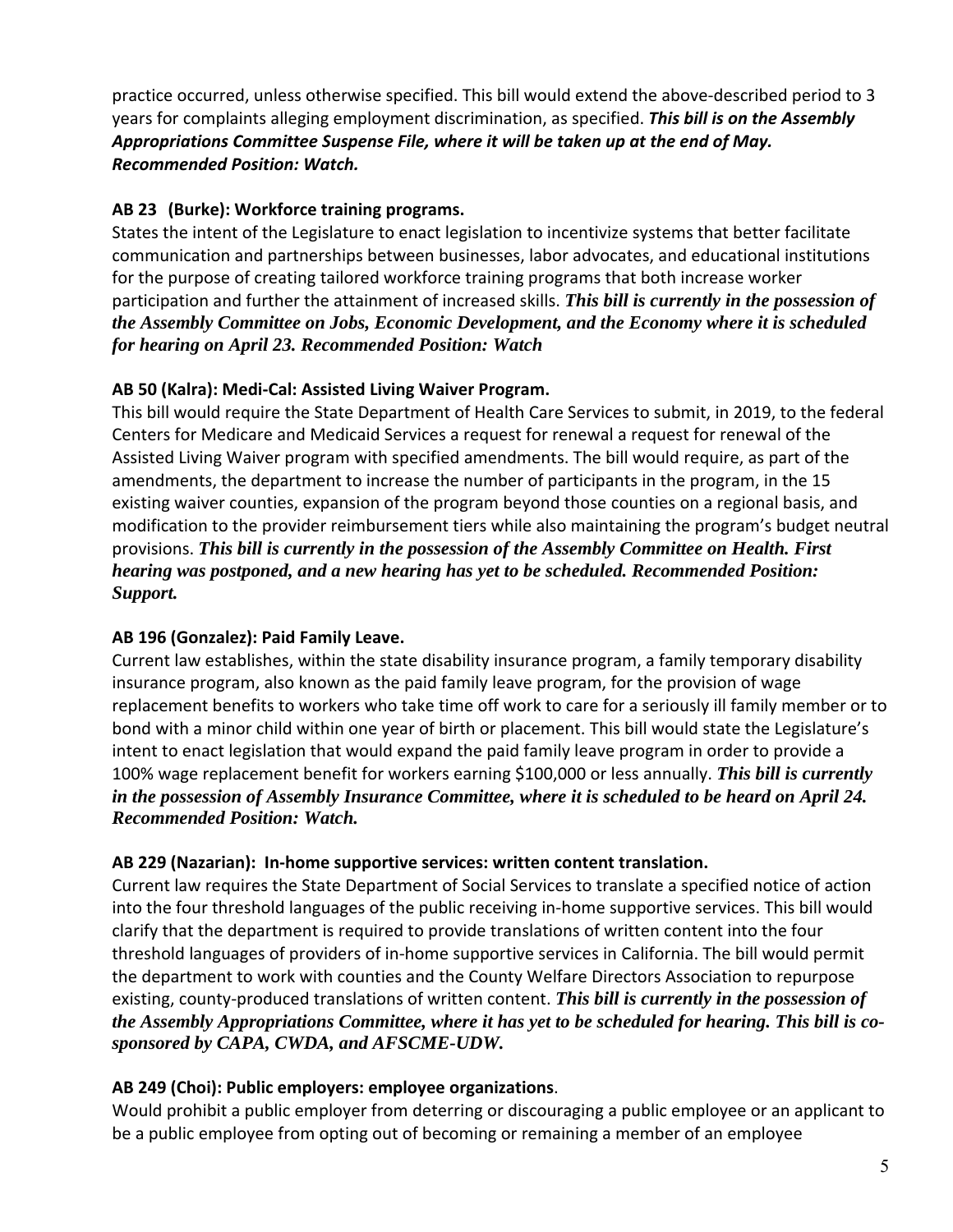organization. The bill would prohibit a public employer from taking adverse action against a public employee or applicant to be a public employee who opts out of becoming or remaining a member of an employee organization and would specify that adverse action includes reducing a public employee's current level of pay or benefits. *This bill is currently in the possession of the Assembly Public Employment and Retirement Committee, where it failed passage at hearing. Recommended Position: Watch.* 

### **AB 251 (Patterson): Personal income taxes: credit: family caregiver.**

The Personal Income Tax Law allows various credits against the taxes imposed by that law. This bill, for each taxable year beginning and or after January 1, 2020, and before January 1, 2025, would allow a credit against those taxes in an amount equal to 50% of the amount paid or incurred by a family caregiver during the taxable year for eligible expenses related to the care of an eligible family member, not to exceed \$5,000. The bill would limit the aggregate amount of these credits to be allocated in each calendar year to \$150,000,000 as well as any unusual credit amount, if any allocated in the preceding calendar year. *This bill is currently in the possession of the Assembly Revenue and Taxation Committee, where it is scheduled to be heard on April 8. Recommended Position: Watch.* 

#### **AB 312 (Cooley): State government: administrative regulations: review.**

Would require each state agency to, on or before January 1, 2022, review its regulations, identify any regulations that are duplicative, overlapping, inconsistent, or out of date, revise those identified regulations, as provided, and report its findings and actions taken to the Legislature and Governor, as specified. The bill would repeal these provisions on January 1, 2023. *This bill is currently on the Assembly Appropriations Committee Suspense File, where it will be taken up at the end of May. Recommended Position: Watch.*

### **AB 314 (Bonta): Public employment: labor relations: release time.**

Current law, including the Meyers‐Milias‐Brown Act, the Ralph C. Dills Act, the Trial Court Employment Protection and Governance Act, the Trial Court Interpreter Employment and Labor Relations Act, Judicial Council Employer‐Employee Relations Act, and the Los Angeles County Metropolitan Transportation Authority Transit Employer‐Employee Relations Act, as well as provisions commonly referred to as the Educational Employment Relations Act and the Higher Education Employer‐ Employee Relations Act, regulates the labor relations of the state, the courts, and specified local public agencies and their employees. These acts generally require the public entities in this context to grant employee representatives of recognized employee organizations reasonable time off without loss of compensation or benefits for certain purposes in connection with labor relations, commonly referred to as release time. This bill would prescribe requirements relating to release time that would apply to all of the public employers and employees subject to the acts described above and would generally repeal the provisions relating to release time in those acts. *This bill is currently in the possession of the Assembly Appropriations Committee, where it has yet to be scheduled for hearing. Recommended Position: Watch.*

### **AB 406 (Limón): Paid family leave.**

Current law provides family temporary disability insurance benefits to workers to care for their family members, and is known as Paid Family Leave. This bill would declare the intent of the Legislature to enact legislation that would ensure that paid family leave forms are language‐accessible to all families in the state. *This bill is currently in the possession of Assembly Insurance Committee, where it is scheduled to be heard on April 24. Recommended Position: Watch.*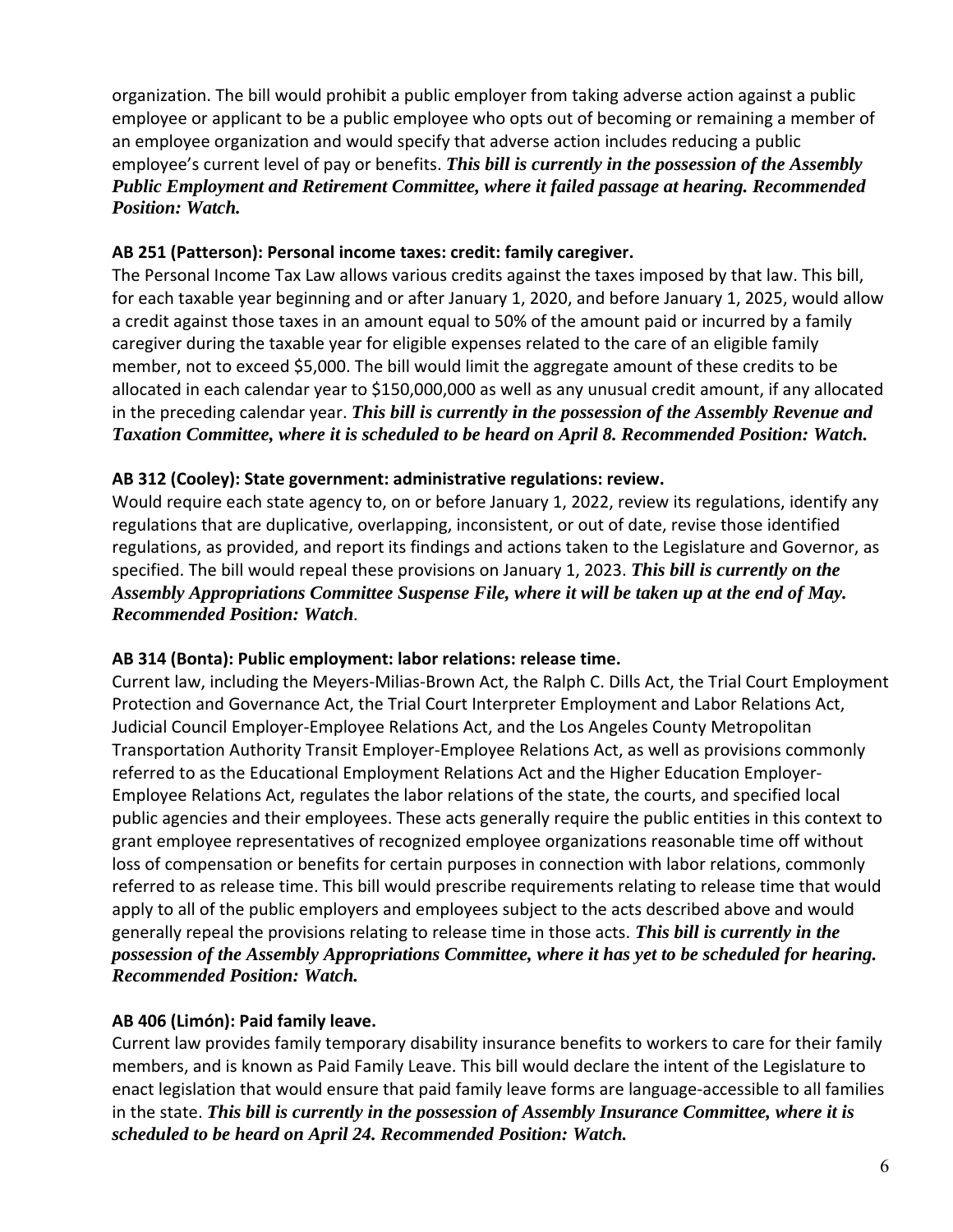### **AB 414 (Bonta): Healthcare coverage: minimum essential coverage.**

Current federal law, the Patient Protection and Affordable Care Act (PPACA), enacts various healthcare coverage market reforms as of January 1, 2014. PPACA generally requires individuals, and any dependents of the individual, to

minimum essential coverage, as defined, and, if an individual fails to maintain minimum essential coverage, PPACA imposes on the individual taxpayer a penalty. This provision is referred to as the individual mandate. This bill would require a California resident to ensure that the resident and the resident's dependents are covered under minimum essential coverage for each month beginning after 2019. The bill would impose a penalty for the failure to maintain minimum essential coverage *This bill has been referred to Assembly Health Committee, where it is scheduled to be heard on April 9. Recommended Position: Watch.*

#### **AB 426 (Maienschein): In‐Home Supportive Services program.**

Current law requires a county welfare department to assess each recipient's continuing monthly need for in-home supportive services at varying intervals, but at least once every 12 months. Current law authorizes a county to reassess a recipient's need for services at a time interval of less than 12 months from a recipient's initial intake or last assessment if the county social worker has information indicating that the recipient's need for services is expected to decrease in less than 12 months. This bill would require a reduction of a recipient's monthly authorized number of service hours to be based solely on a verified change of a recipient's medical condition, a change in the recipient's living arrangements, a change in the recipient's functionality, a change in the recipient's circumstances, a change in the law, or an error in computing a recipient's monthly authorized number of service hours. *This bill is currently on the Assembly Appropriations Committee Suspense File, where it will be taken up at the end of May. Recommended Position: Watch.* 

#### **AB 477 (Cervantes): Emergency preparedness: vulnerable populations**.

 Would state the intent of the Legislature to enact legislation that would ensure that state and local emergency management preparedness efforts, specifically for transportation, include people with disabilities, people with mental illness, and seniors. *This bill is currently in the possession of the Assembly Governmental Organization Committee, where it has yet to be scheduled for hearing. Recommended Position: Support***.**

#### **AB 526 (Petrie‐Norris): Public social services: SSI/SSP.**

Current law, The Burton‐Moscone‐Bagley Citizens' Income Security Act for Aged, Blind and Disabled Californians, requires the State Department of Social Services to contract with the United States Secretary of Health and Human Services to make payments to supplement Supplemental Security Income payments made available pursuant to the federal Social Security Act. This bill would make technical, nonsubstantive changes to that provision. *This bill is currently in the possession of the Assembly Health Committee, where it is scheduled to be heard on April 9. Recommended Position: Watch*.

### **AB 567 (Calderon): Long‐term care insurance.**

Would establish the Long Term Care Insurance Task Force in the Department of Insurance, chaired by the Insurance Commissioner or the commissioner's designee, and composed of specified stakeholders and representatives of government agencies to examine the components necessary to design and implement a statewide long‐term care insurance program. The bill would require the task force to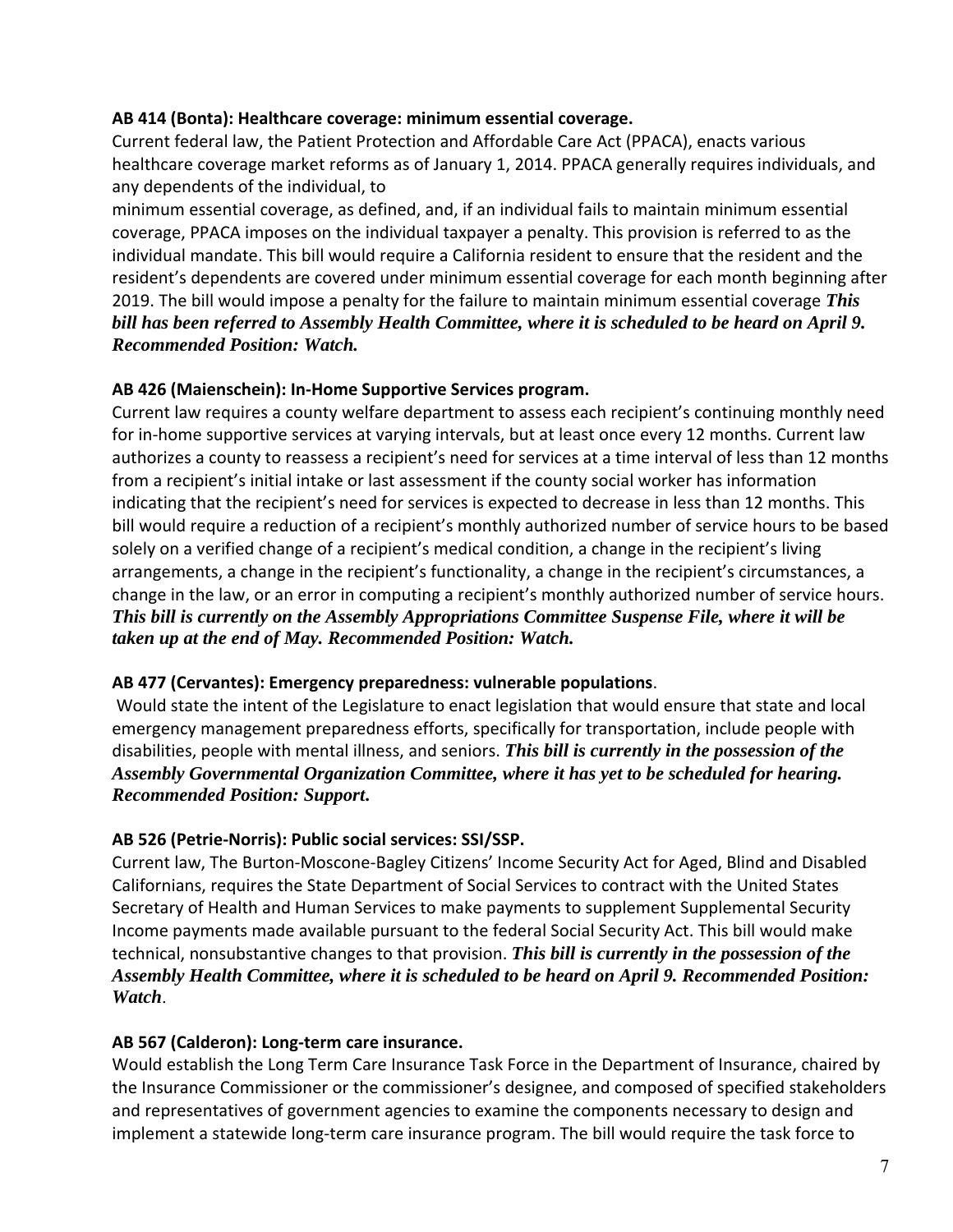recommend options for establishing this program and to comment on their respective degrees of feasibility in a report submitted to the commissioner, the Governor, and the Legislature by July 1, 2021.

## *This bill is currently in the possession in the Assembly Committee on Aging and Long Term Care, where it is scheduled to be heard on April 23. Recommended Position: Watch*.

### **AB 568 (Reyes) Caregiver resource centers: volunteer workforce**.

Would establish, until January 1, 2025, a pilot program, administered by the Director of Health Care Services, pursuant to which the CRCs would select, train, and place volunteers to provide care to persons who are at least 65 years of age or who have a cognitive impairment and meet specified criteria. The bill would establish selection criteria for prospective volunteers and specified training requirements. The bill would require the CRCs to provide a stipend and an educational award, as specified, to volunteers. *This bill is currently in the possession of the Assembly Committee on Aging and Long Term Care, where it is scheduled to be heard on April 23. Recommended Position: Watch.*

## **AB 683 (Carrillo): Medi‐Cal: eligibility.**

Current law requires Medi‐Cal benefits to be provided to individuals eligible for services pursuant to prescribed standards, including a modified adjusted gross income (MAGI) eligibility standard. Current law prohibits the use of an asset or resources test for individuals whose financial eligibility for Medi‐ Cal is determined based on the application of MAGI. This bill would require the department to disregard specified assets and resources, such as motor vehicles and life insurance policies, in determining the Medi‐Cal eligibility for an applicant or beneficiary whose eligibility is not determined using MAGI, subject to federal approval and federal financial participation. *This bill is currently in the possession of Assembly Appropriations Committee, where it has yet to be scheduled for hearing. Recommended Position: Support.*

### **AB 715 (Arambula): Medi‐Cal: program for aged and disabled persons.**

Current law requires the State Department of Health Care Services to exercise its option under federal law to implement a program for aged and disabled persons. Current law requires an individual under these provisions to satisfy certain financial eligibility requirements. Current law requires the department to implement this program by means of all‐county letters or similar instructions without taking regulatory action and thereafter requires the department to adopt regulations. This bill would instead require, upon receipt of federal approval, all countable income over 100% of the federal poverty level, up to 138% of the federal poverty level, to be disregarded, after taking all other disregards, deductions, and exclusions into account for those persons eligible under the program for aged and disabled persons. *This bill is currently in the possession of Assembly Appropriations Committee, where it has yet to be scheduled for hearing. Recommended Position: Support.* 

## **AB 911 (Rodriguez) 911 services: elder adults and persons with disabilities.**

Would express the intent of the Legislature to enact legislation that would establish a 911 emergency communication system that would enable elder adults, persons with disabilities, and other at‐risk persons to voluntarily provide vital health and safety information in order to enable first responders to better assist the public during an emergency. *This bill is currently in the possession of the Assembly Committee on Communications and Conveyance, where it is scheduled to be heard on April 10. Recommended Position: Support.*

**AB 924 (Voepel): In‐home supportive services.**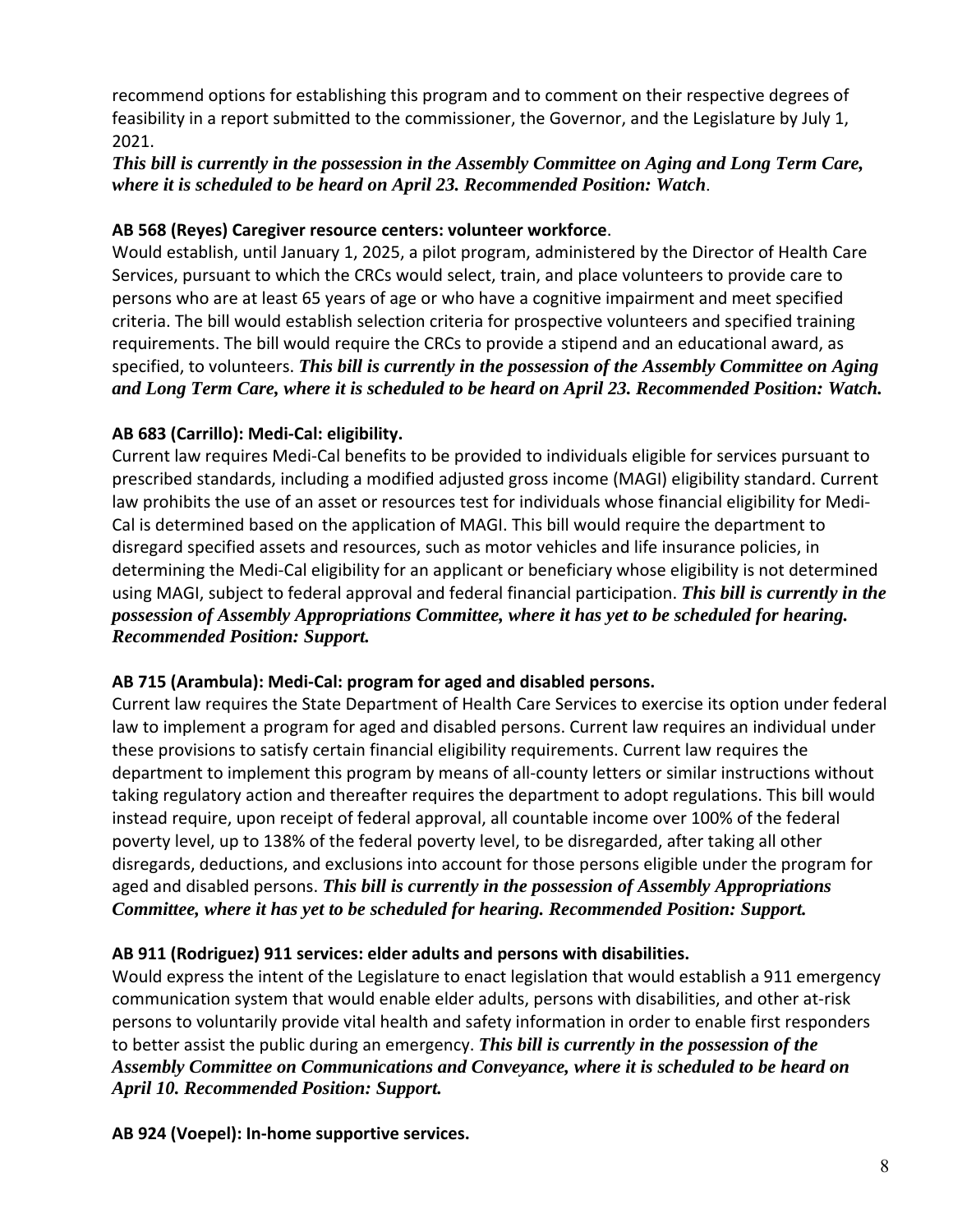Current law requires that in‐home supportive services and waiver personal care services be performed by providers within a workweek, as defined, that does not exceed 66 hours per week, as reduced by a specified net percentage, and specifies that there are bimonthly payroll periods. This bill would instead require the county welfare department to measure each recipient's continuing need for supportive services on a weekly basis for purposes of its required assessment of the recipient's continuing need, and would specify that a "payroll period" means 2 workweeks. The bill would make other technical, nonsubstantive changes. *This bill is currently in the possession of the Assembly Human Services Committee, where it has yet to be scheduled for hearing. Recommended Position: Pending.* 

## **AB 952 (Voepel): Criminal history information: conviction records: State Department of Social Services.**

Would require the Department of Justice to provide to the State Department of Social Services all conviction records that the Department of Justice receives for a person subject to the above provisions, as specified. *This bill is currently in the possession of Assembly Public Safety Committee, where it has yet to be scheduled for hearing. Recommended Position: Watch.* 

## **AB 970 (Salas): California Department of Aging: grants: transportation.**

Would require the California Department of Aging to administer a grant program to receive applications from area agencies on aging to fund transportation to and from nonemergency medical services for older individuals and persons with a disability who reside in rural, desert, or mountain areas within a planning and service area, for the purpose of reducing greenhouse gas emissions. The bill would require that transportation be made available using the purchase, lease, or maintenance of zero‐emission or near‐zero‐emission vehicles with a capacity for 7, 12, or 15 passengers. *This bill is currently in the possession of the Assembly Transportation Committee, where it is scheduled to be heard on April 22. Recommended Position: Watch.*

## **AB 1042 (Wood): Medi‐Cal: beneficiary maintenance needs: home upkeep allowances: transitional needs funds.**

Would establish eligibility and other requirements for providing the home upkeep allowance or a transitional needs fund to Medi‐Cal patients residing in a long‐term care facility, as specified. The bill would prescribe both general and specific requirements for both facility residents who intend to leave the facility and return to an existing home, who would receive the home upkeep allowance, and for residents who do not have a home but intend to leave the facility and establish a new home, who could establish a transitional needs fund for the purpose of meeting the transitional costs of establishing a home. *This bill is currently in the possession of Assembly Appropriations Committee, where has not yet been scheduled for hearing. Recommended Position: Support.*

## **AB 1088 (Wood): Medi‐Cal: eligibility.**

Would provide that an aged, blind, or disabled individual who would otherwise be eligible for Medi‐ Cal benefits, as specified, would be eligible for Medi‐Cal without a share of cost if their income and resources otherwise meet eligibility requirements. The bill would authorize the State Department of Health Care Services to implement this provision by provider bulletins or similar instructions until regulations are adopted. The bill would require the department to adopt regulations by July 1, 2021, and to provide a status report to the Legislature on a semiannual basis until regulations have been adopted. *This bill is currently in the possession of Assembly Appropriaitons Committee, whereit has yet to be scheduled for hearing. Recommended Position: Support.*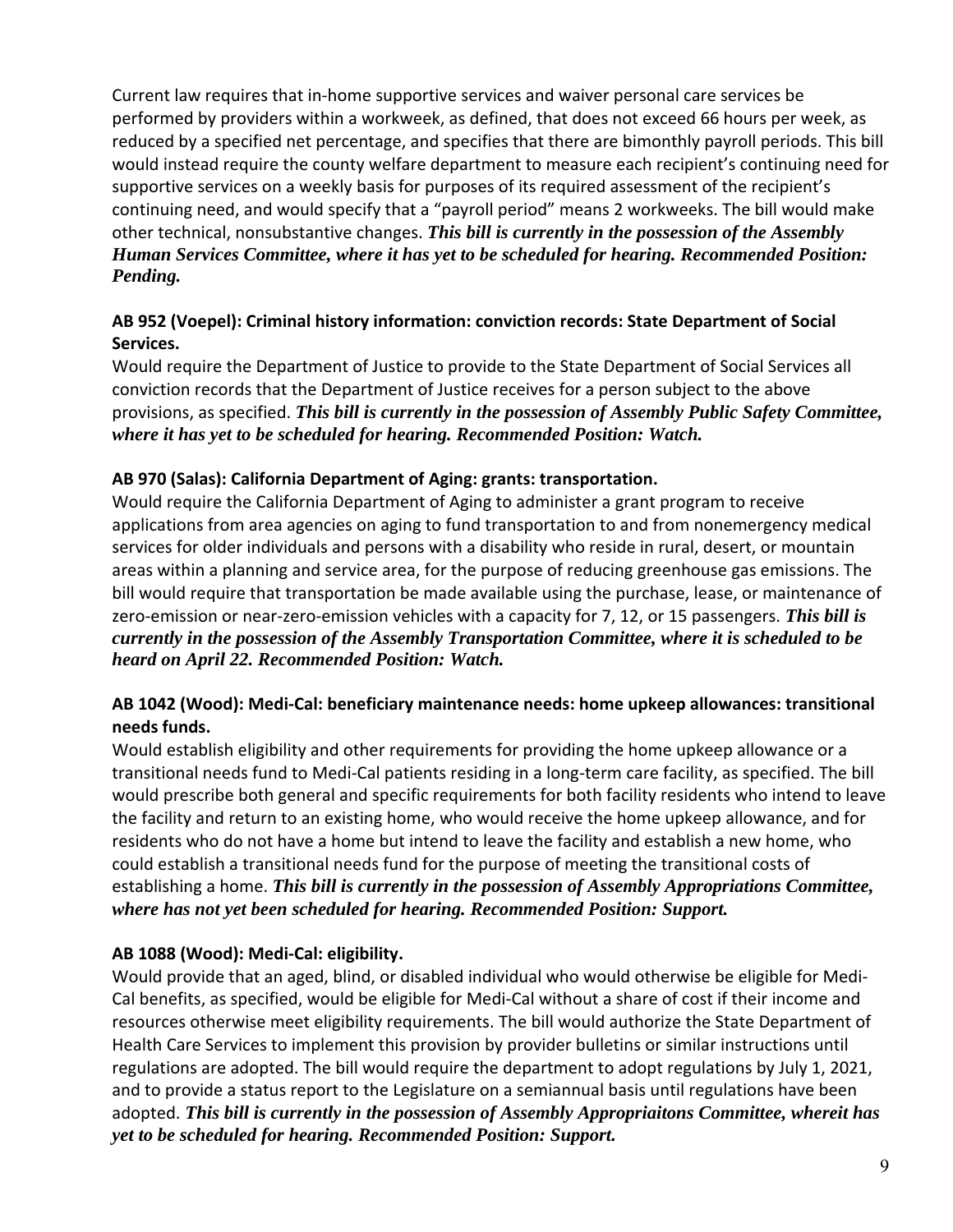### **AB 1136 (Nazarian): California Department of Community Living: establishment.**

Would state the intent of the Legislature to enact legislation to establish the California Department of Community Living, within the California Health and Human Services Agency, from a reorganization of the existing California Department of Aging. The bill would further state the intent of the Legislature to enact legislation to require the California Department of Community Living to realize California's commitment to person‐centered, coordinated service delivery for older adults, people with disabilities, and their caregivers and provide leadership and policy development*. This bill is currently in the possession of Aging and Long Term Care Committee, where it has yet to be scheduled for hearing. Recommended Position: Watch.* 

## **AB 1137 (Nazarian): The California Department of Aging.**

The Mello‐Granlund Older Californians Act establishes the California Department of Aging in the California Health and Human Services Agency, and sets forth its mission to provide leadership to the area agencies on aging in developing systems of home- and community-based services that maintain individuals in their own homes or least restrictive homelike environments. Current law requires the department to develop minimum standards for service delivery, and requires those standards to ensure that a system meets specified requirements, including that it has cost containment and fiscal incentives consistent with the delivery of appropriate services at the appropriate level. This bill would delete that cost containment and fiscal incentives requirement. . *This bill is currently in the possession of the Senate Committee on Aging and Long Term Care, where it is scheduled to be heard on April 23. Recommended Position: Watch.*

## **AB 1241 (Quirk‐Silva): Contracts between public agencies and private entities for hiring and training individuals: electronic databases.**

Would require an agency, as defined, that contracts with a person or private entity that owns or licenses an electronic database that contains the personal information of individuals for the purpose of hiring and training specified individuals, to do so only if the contract requires the person or private entity to comply with the requirements for disclosure and maintenance of personal information that are applicable to an agency pursuant to the Information Practices Act of 1977. *This bill has yet to be referred to policy committee. Recommended Position: Watch.*

# **AB 1287 (Nazarian): Universal assessments: No Wrong Door system.**

This bill would require the California Department of Aging, in partnership with other specified departments and in consultation with stakeholders, to develop a plan and strategy for a phased statewide implementation of the No Wrong Door system. *This bill is currently in the possession of the Assembly Human Services Committee, where it is scheduled to be heard on April 9. Recommended Position: Watch.* 

### **AB 1382 (Aguiar‐Curry) Master Plan for an Aging California.**

Would state the intent of the Legislature to enact legislation to establish a Master Plan for an Aging California that responds to population needs in a comprehensive manner, including, but not limited to, strategies to address the needs of family caregivers and implement the recommendations offered by the California Task Force on Family Caregiving*. This bill is currently in the possession of the Aging and Long Term Care Committee, where it is scheduled for hearing on April 23. Recommended Position: Pending.* 

**AB 1434 (Kalra): Public social services: SSI/SSP.**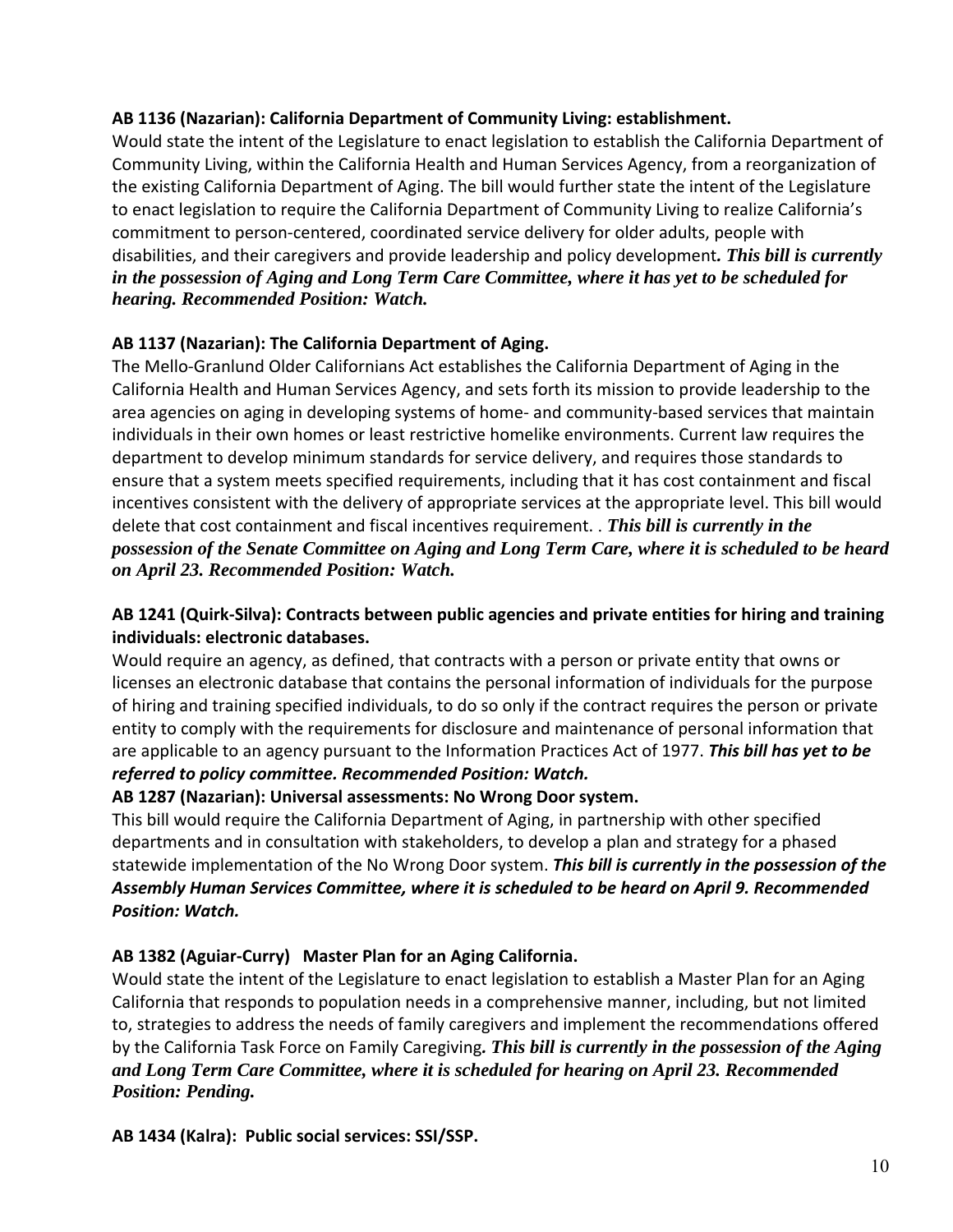Current law provides for the State Supplementary Program for the Aged, Blind and Disabled (SSP), which requires the State Department of Social Services to contract with the United States Secretary of Health and Human Services to make payments to SSP recipients to supplement Supplemental Security Income (SSI) payments made available pursuant to the federal Social Security Act. This bill would reinstate the cost‐of‐living adjustment beginning January 1 of the 2020 calendar year. The bill would also require a maximum aid payment provided to an individual or a married couple that does not equal or exceed 100% of the 2019 federal poverty level to be increased to an amount that equals 100% of the federal poverty level. *This bill is currently in the possession of the Assembly Human Services Committee, where it is scheduled to be heard on April 9. Recommended Position: Support*.

## **AB 1723 (Wood): Pharmacy: clinics: purchasing drugs at wholesale.**

This bill would increase the number of hours a free clinic or a primary care community clinic can operate on separate premises from a licensed clinic, from 20 hours per week to 40 hours per week. *This bill is currently in the possession of the Assembly Health Committee, where it is scheduled to be heard on April 9. Recommended Position: Watch.*

### **SB 135 (Jackson): Disability compensation: paid family leave.**

Would express the intent of the Legislature to enact legislation that would strengthen California's family leave laws and to create more equitable access to California's family leave programs, as specified. The bill would also state various findings and declarations in that regard. *This bill is currently in the possession of Senate Labor Committee, where it is scheduled to be heard on April 10. Recommended Position: Pending.* 

### **SB 175 (Pan): Healthcare coverage: minimum essential coverage.**

Current federal law, the Patient Protection and Affordable Care Act (PPACA), enacts various healthcare coverage market reforms as of January 1, 2014. PPACA generally requires individuals, and any dependents of the individual, to maintain minimum essential coverage, as defined, and, if an individual fails to maintain minimum essential coverage, PPACA imposes on the individual taxpayer a penalty. This provision is referred to as the individual mandate. This bill would require a California resident to ensure that the resident, and any dependent of the resident, is covered under minimum essential coverage for each month beginning after 2019. The bill would impose a penalty for the failure to maintain minimum essential coverage. *This bill is currently in the possession of Senate Health Committee, where it is scheduled to be heard on April 10. Recommended Position: Watch.* 

### **SB 214 (Dodd): Medi‐Cal: California Community Transitions program.**

Would require the State Department of Health Care Services to implement and administer the California Community Transitions program, as authorized under federal law and pursuant to the terms of the Money Follows the Person Rebalancing Demonstration. The bill would require the department to seek federal matching funds, and if federal matching funds are unavailable, the bill would require the department to fund the program. The bill would require the department to seek partnerships with counties and other local jurisdictions as a means to securing enhanced and complementary funding, as specified. *This bill is currently in the possession of the Senate Health Committee, where it is scheduled to be heard on April 24. Recommended Position: Support.* 

### **SB 228 (Jackson): Master Plan on Aging.**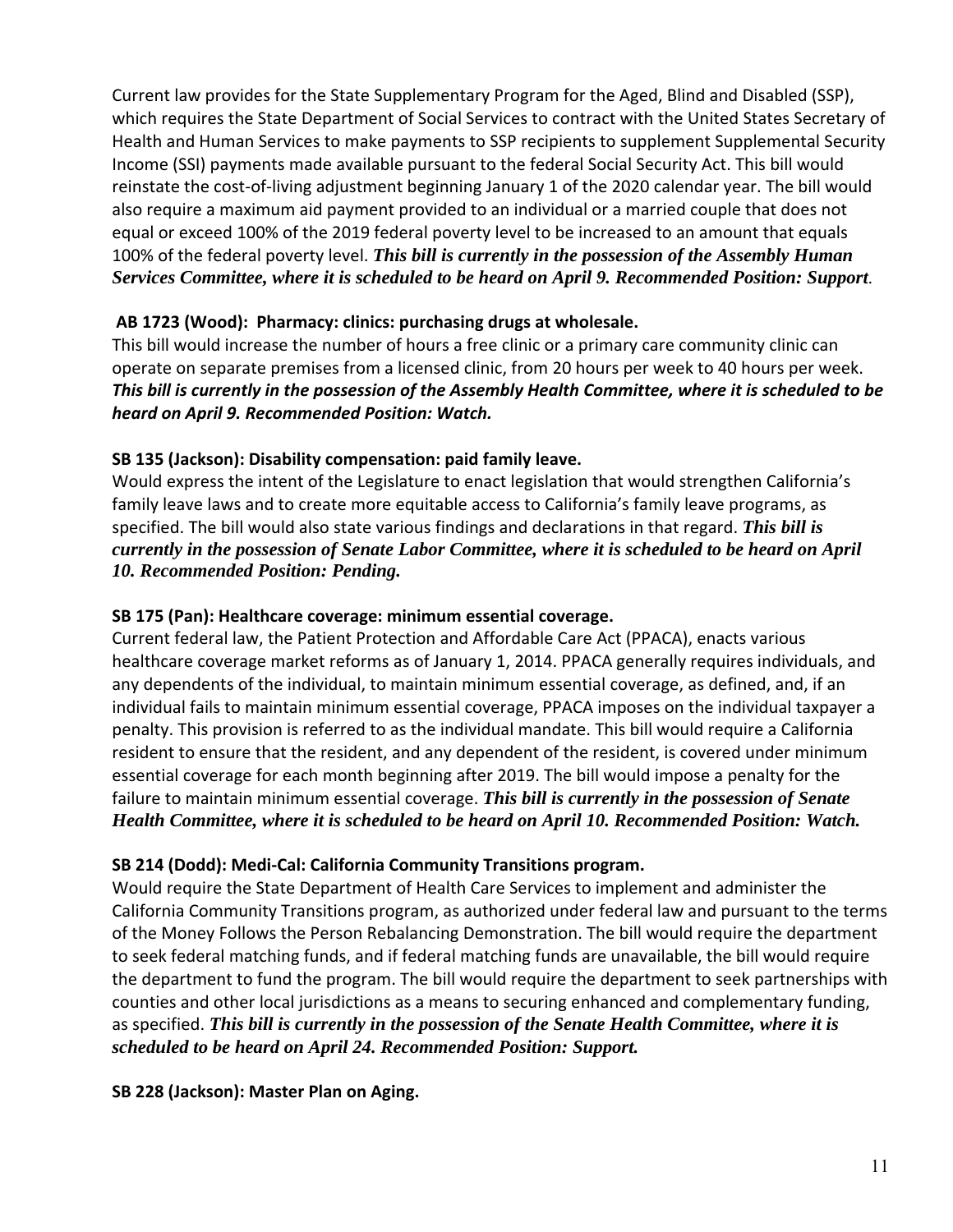Would require the Governor to appoint an Aging Czar and a 15‐member Aging Task Force to work with representatives from impacted state departments and with stakeholders to identify the policies and priorities that need to be implemented in California to prepare for the aging of its population and to develop a master plan for aging. The bill would require the master plan to address how the state should accomplish specified goals, including expanding access to coordinated, integrated systems of care. The bill would also require the Aging Task Force to solicit input from stakeholders and gather information on the impact of California's aging population. *This bill is currently in the possession of Senate Human Services Committee, where it is scheduled to be heard on April 22. Recommended Position: Pending.* 

## **SB 263 (Dodd): Taxation: savings plans: qualified ABLE program: small business cash method of accounting.**

The Personal Income Tax Law and the Corporation Tax Law, for taxable years beginning on or after January 1, 2016, conforms to the federal income tax law provisions relating to the ABLE Act, as provided. Current law creates the ABLE Act Board and requires the board to provide an annual listing of distributions to individuals that have an interest in an ABLE account to the Franchise Tax Board, as provided. This bill, for taxable years beginning on or after January 1, 2020, and before January 1, 2026, would conform to those changes made by the Tax Cuts and Jobs Act. *This bill is currently in the possession of the Senate Governance and Finance Committee, where it is scheduled to be heard on May 1. Recommended Position: Support.*

## **SB 280 (Jackson): Older adults and persons with disabilities: fall prevention.**

The Mello‐Granlund Older Californians Act establishes the California Department of Aging, and sets forth its duties and powers, including, among other things, entering into a contract for the development of information and materials to educate Californians on the concept of "aging in place" and the benefits of home modification. Current law also establishes the Senior Housing Information and Support Center within the department for the purpose of providing information and training relating to available innovative resources and senior services, and housing options and home modification alternatives designed to support independent living or living with family. This bill would repeal those provisions relating to the department's provision of information on housing and home modifications for seniors. *This bill is currently in the possession of Senate Housing Committee, where it is scheduled to be heard on April 22. Recommended Position: Pending*.

### **SB 338 (Hueso): Elder and dependent adult abuse: law enforcement policies.**

Would authorize local law enforcement agencies to adopt a policy manual on elder and dependent adult abuse. The bill would require, if a local law enforcement agency adopts or revises a policy manual on elder and dependent adult abuse on or after July 1, 2020, that the policy include specified provisions, including those related to enforcement and training. The bill would additionally require a law enforcement agency that adopts or revises a policy on elder and dependent adult abuse on or after July 1, 2020, to post a copy of that policy on its Internet Web site. *This bill is currently in the possession of Senate Human Services Committee, where it has yet to be scheduled for hearing. Recommended Position: Watch.*

### **SB 440 (Pan): Cognitive Impairment Safety Net System Task Force**.

Would require the Secretary of Health and Human Services to convene a task force to study and assess the need for a cognitive impairment safety net system to serve at‐risk adults with cognitive impairment. The bill would specify the composition of the task force and require the task force to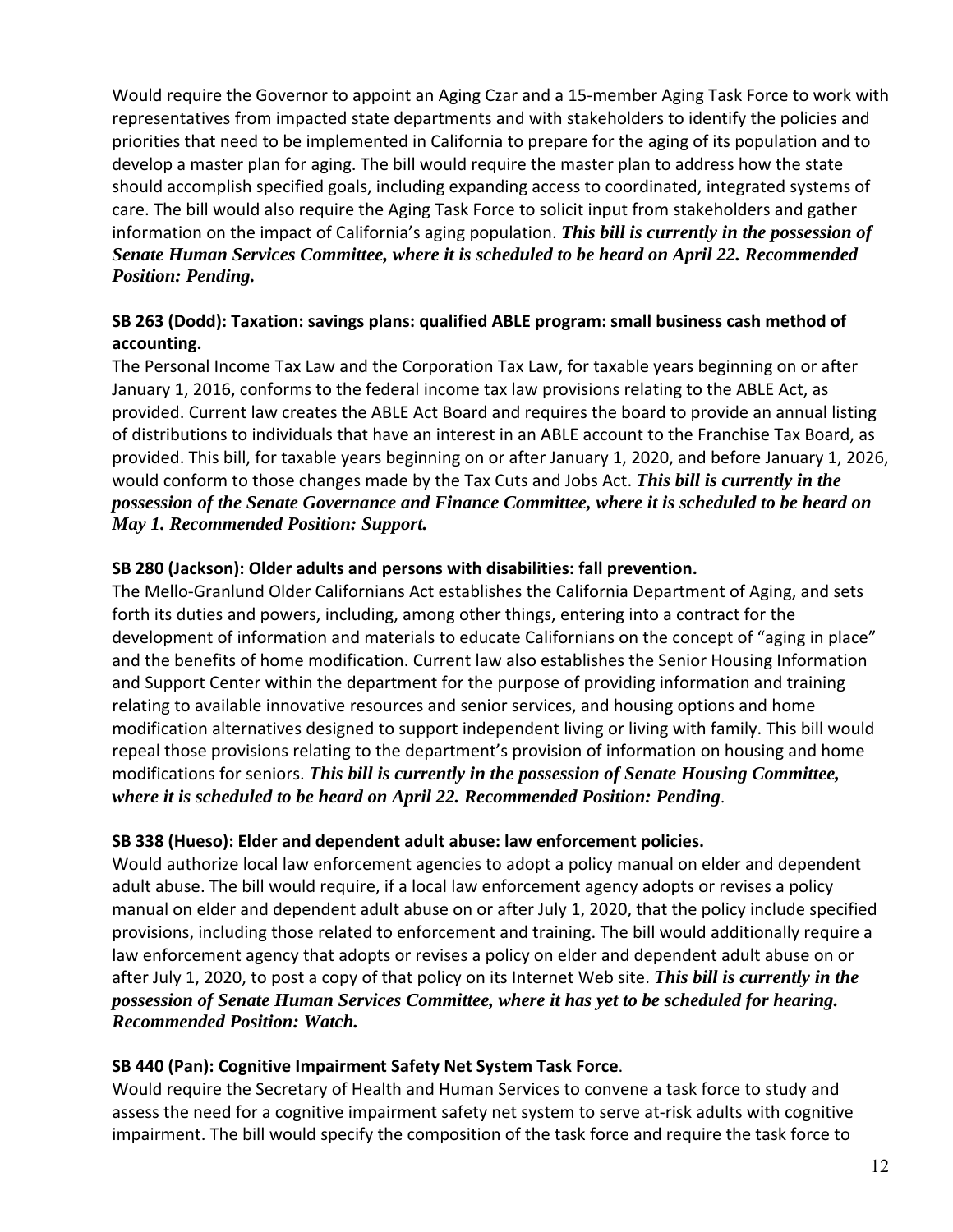determine both short-term and long-term needs of this population. The bill would also require the task force to present its findings in a written report with recommendations to both the Legislature and the Governor on or before January 1, 2021*. . This bill is currently in the possession of Senate Human Services Committee, where it is scheduled to be heard on April 8. Recommended Position: Watch.* 

## **SB 453 (Hurtado): Older adults.**

This bill would delete the contingent operation of these provisions and instead make only the operation of the ADRC program contingent upon an appropriation of funds for that purpose. The bill would also declare the intent of the Legislature in enacting those provisions is to establish a No Wrong Door System in California to serve seniors and individuals with disabilities. The bill would additionally require the ADRC program to collect and report certain data to the California Department of Aging. *This bill is currently in the possession of Senate Human Services Committee, where it has yet to be*  scheduled for hearing. Recommended Position: Pending.

## **SB 512 (Pan): Long‐term services and supports.**

Would establish the California Long‐Term Services and Supports Benefits Board (LTSS Board), to be composed of 9 specified members, including, among others, the Treasurer as chair, the Secretary of the California Health and Human Services Agency as vice chair, and 3 members to be appointed by the Governor. The bill would require the LTSS Board to manage and invest revenue deposited in the California Long‐Term Services and Supports Benefits Trust Fund (LTSS Trust), which the bill would create in the State treasury, to, upon appropriation, finance long‐term services and supports for eligible individuals *This bill is currently in the possession of Senate Human Services Committee, where it is scheduled to be heard on April 8. Recommended Position: Pending.*

## **SB 611 (Caballero): Housing: elderly and individuals with disabilities.**

Would state the intent of the Legislature to enact legislation to establish a master plan that responds to population needs in a comprehensive manner which shall include, but not be limited to, policy recommendations that address the housing needs of California's older adults, and people with disabilities. *This bill is currently in the possession of Senate Housing Committee, where it is scheduled to be heard on April 22. Recommended Position: Pending.* 

# **SB 615 (Hueso D) Public records: disclosure.**

The California Public Records Act, when it appears to a superior court that certain public records are being improperly withheld from a member of the public, requires the court to order the officer or person charged with withholding the records to disclose the public record or show cause why they should not do so. The act requires the court to award court costs and reasonable attorney's fees to the requester if the requester prevails in litigation filed pursuant to these provisions, and requires the court to award court costs and reasonable attorney's fees to the public agency if the court finds that the requestor's case is clearly frivolous. This bill would require a person to meet and confer in good faith with the agency in an attempt to informally resolve each issue before instituting any proceeding for injunctive or declarative relief or writ of mandate. *This bill is currently in the possession of Senate Judiciary Committee, where it has yet to be scheduled for hearing. Recommended Position: Watch.* 

## **SB 661 (Hurtado): Long‐term care.**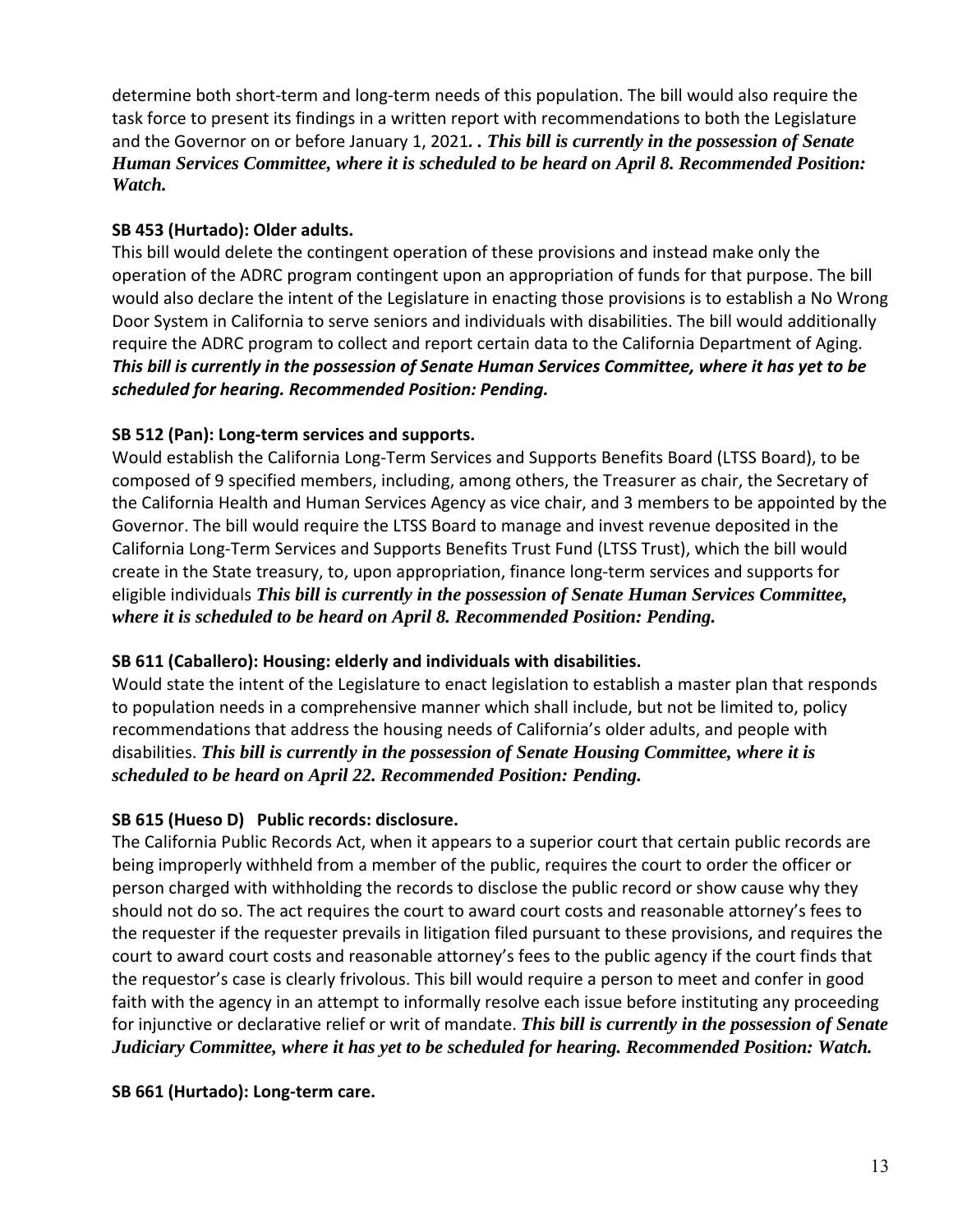Current law provides various regulatory structures under which long‐term care may be provided to older individuals and individuals with disabilities, including within licensed nursing facilities, residential care facilities for the elderly, and home‐ and community‐based services. This bill would state the intent of the Legislature to enact legislation to address the growing need for long‐term care for seniors and individuals with disabilities in California, and would make related findings and declarations. *This bill has yet to be referred to policy committee. Recommended Position: Watch.*

## **PROGRAMS REPORT**

**Benefits Administration:** There were **11,665** IPs enrolled in the Valley Health Plan with **4,797** of those in the Classic Plan and **6,858 i**n the Preferred Plan in March. There were **12,346** IPs enrolled in the Dental/Vision plans during the month of March. There were **103** Smart Pass VTA Cards issued.

### **Enrollment:**

Number of IPs enrolled: **499** Number of IPs partially done: **43** Fingerprints: Failed: **2**

Estimated number of individuals attending group enrollment sessions was **40 to 80** per session. Group sessions are generally held on Fridays with approximately **630** attending in March.

**Registry Services:** There are **434** active IPs on the registry and **1134** active consumers.

The registry:

- Completed **63** new consumer intakes and reactivated **88** consumers
- Attained **43** matches
- Provided **503** new interventions

**Care Coaching:** The Registry received **15** referrals for Care Coaching in the month of March.

- There were **32** in‐home visits made.
- Total active consumers **51**
- Total inactive consumers **240**

**Urgent Care Registry** There were **15** hours of service authorized in March.

**Registry Introductory Training (RIT):** There was **1** RIT sessions held in March.

- Conducted **14** interviews
- Called **61** references
- Completed **48** reference checks
- Added **6** new IPs to the registry

**New Monthly Check‐in Options:** The registry began implementing new check‐in options for IPs effective 1/15/19 **103** IP's took advantage of it in March. IPs are now able to do their monthly check in via text message or email. This simplifies the process for staff and providers. Post cards were mailed to all IPs on the registry informing them of these new options, they can opt not to utilize either of these and continue monthly call‐in instead.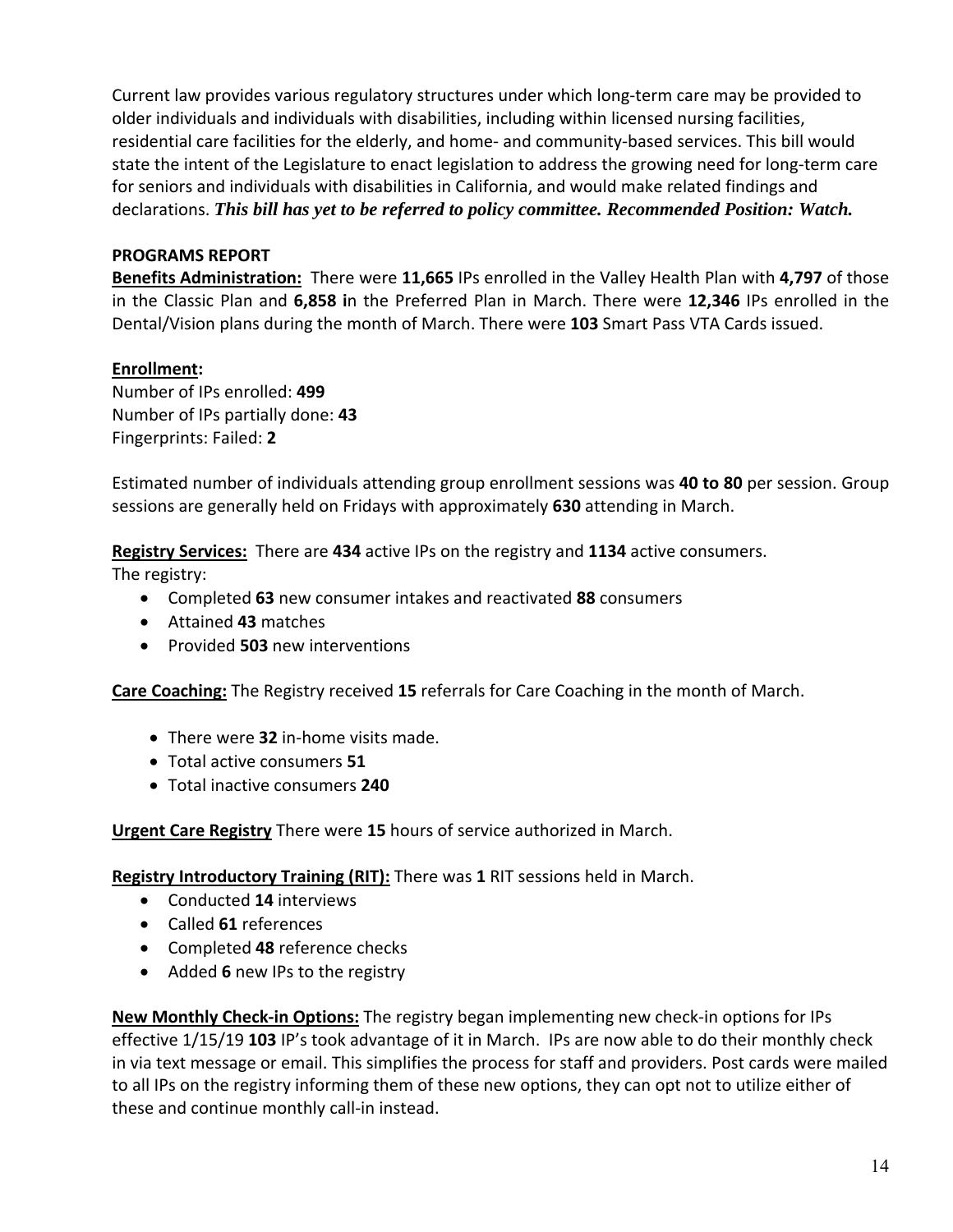**IP Trainings Provided:** There were **19** classes offered in March training a total of **304** individuals.

**Over Time Training:** There were **16** IPs who were provided training/counseling on overtime issues and how to properly complete their timesheet.

**Timesheet Training Video on PA Website:** The Public Authority developed a great new video that instructs providers on how to complete their timesheets and prevent OT issues. It is quite thorough and easy to understand. The video was viewed **5,135** times during the month of March. The video can be viewed at: http://www.pascc.org/services/TimeSheetVid.html.

**Electronic Time Sheets:** Santa Clara County has **29.3 %** of IPs opted for electronic timesheets. These help to simplify and ensure timesheets don't have errors and are processed quicker. State has enhanced the website making it available in four languages. IPs can check this website to see the info regarding timesheets. And direct deposit has increased participation rate to **42.5 %** ensuring IPs get paid much quicker. PA staff is encouraging new IPs and others they talk with to enroll in ETS and DD in order to prevent delays in getting paid. It is included as part of the enrollment orientation as well.

California IHSS Consumer Alliance Report (CICA): Janie Whiteford reminded and encouraged everyone to participate in the CICA monthly conference calls scheduled on the 3<sup>rd</sup> Wednesday of the month at 10am.

Janie mentioned that Debbie Thompson discussed EVV last month. A lot of concerns still have folks apprehensive about EVV. The tracking of IPs is a big deal. Apparently that is not happening in California but folks need to be reassured. There are so many other obstacles and situations that need to be addressed with EVV such as what type of land line folks have and what kind of cell phone service. There needs to be accommodations for the blind and hearing impaired.

Karen Keeslar has spoken and is on many of these CICA calls. SCC PA is very lucky and fortunate to be able to get so much information from good and reliable sources.

Janie mentioned that they are working on an executive level for best practices, trying to setup webinars. She also stated that they are working on presentations for the visits to the Board of Supervisors.

**Report from Social Services Agency:** Terri Possley was not able to make it today. She did send Mary and Leticia her report.

Below is a list of topics I would have shared during the meeting:

- $\bullet$  I returned on 4/15/19 from being out 5 weeks
- Social Worker Appreciation Month in March 2019. Celebrated with a breakfast on 3/7/19, hosted by IHSS Leadership Team.
- Administrative Professionals Day will be celebrated tomorrow, 4/25/19, hosted by IHSS Leadership Team.
- IHSS Side Letter Agreement signed by SEIU 521 and Labor Relations on 4/11/19
	- o Can now assign non‐English cases to monolingual social workers (good news!)